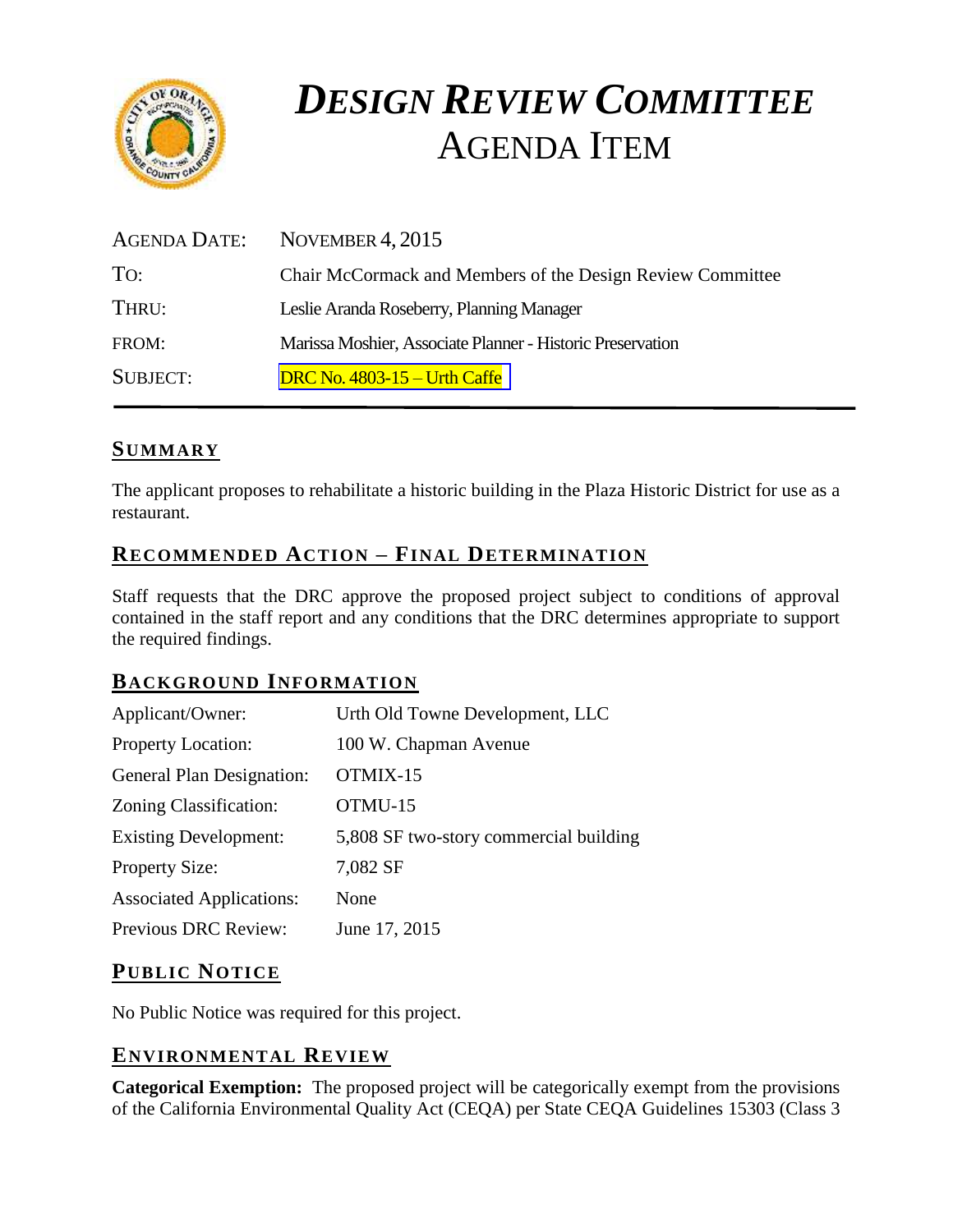– New Construction or Conversion of Small Structures) and 15331 (Class 31 - Historical Resource Restoration/Rehabilitation) because the project involves rehabilitation of an existing commercial structure for use as a restaurant. The project restores the exterior of a historic building in conformance with the *Secretary of the Interior's Standards for the Treatment of Historic Properties (Secretary's Standards)* and with the Old Towne Design Standards. There is no environmental public review required for a Categorical Exemption.

# **PROJECT DESCRIP TION**

The applicant proposes to rehabilitate a historic commercial building in the Plaza Historic District for use as a restaurant. The major project components include:

- **Restoration of storefronts on ground floor.** The applicant proposes to remove the existing non-historic openings on the ground floor and replace them with a wood storefront system based on historic photographs. After the DRC's preliminary review on June 17, 2015, the applicant engaged Spectra Company, a historic preservation contractor, to continue exploratory testing of the building's historic materials. This testing revealed four round cast iron columns that had been covered up at the northeast corner of the building. The columns are in good condition and are intact, except for the capitals. The columns will be incorporated into the restored storefronts, and the capitals will be restored to match the historic photographs. Wood casing and mullions forming historic tripartite transoms were also revealed above the existing openings on the north elevation. The existing transoms will be repaired and re-glazed. New operable single-hung windows, reflecting the rhythm of the historic storefront glazing, will be hung below the transoms. The storefronts will have a wood bulkhead, reflecting the historic bulkhead in photographs.
- **Restoration of angled corner entrance.** A wood double door entrance with transom will be restored at the northeast corner of the building.
- **Restoration of window and door openings on east elevation.** The non-historic openings on the east elevation ground floor will be removed and replaced with a series of punched openings, in the historic configuration of windows and doors on this elevation. After the DRC's preliminary review, areas of plaster were removed in these locations to determine if the brick opening surrounds were still intact given the alterations to the ground floor. It appears that the original openings were infilled with brick to create new storefronts. The openings originally had decorative brick lintels that extended beyond the plane of the building wall. The lintels appear to have been shaved down to a flush surface with the wall, likely when the plaster was applied to the ground floor. Despite this, the decorative angled brick lintels are visible above the newer storefront openings. Spectra Company has reviewed the condition of the existing brick and proposes to repair the lintels to a weatherproof brick surface, flush with the building wall. The new openings will have cast stone sills to match the historic photographs.
- **Plaster and paint removal from historic brick.** The applicant is proposing to remove the plaster and paint from the historic brick on the north and east elevations. Spectra Company also evaluated the existing plaster and paint coatings to determine if removal is feasible.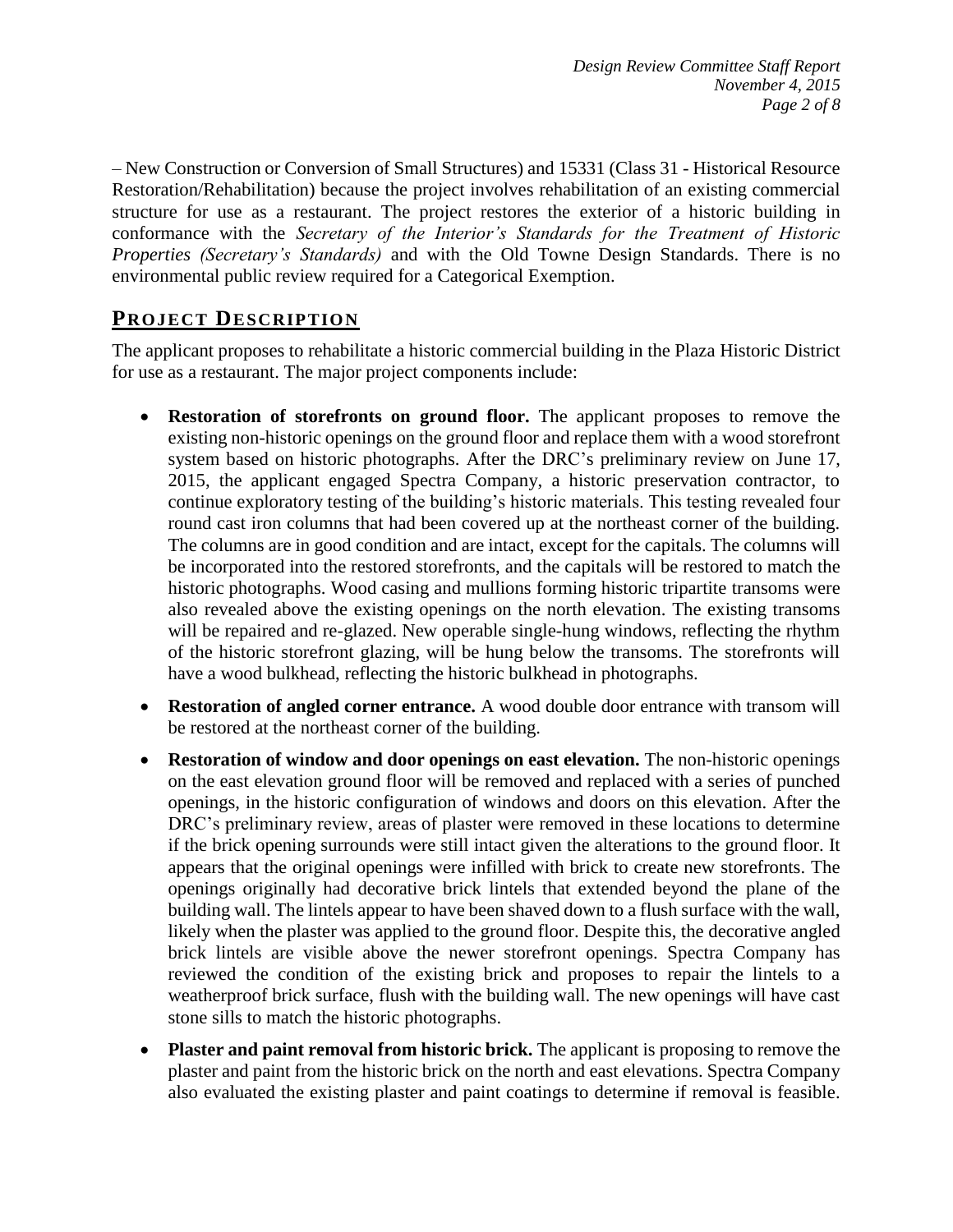Based on test patches of paint and plaster removal, Spectra recommends removal of the ground floor plaster and the second floor paint. The plaster finish on the south elevation on the alley will remain. The building will be repointed with appropriate mortar and the damaged bricks will be repaired or replaced to match.

- **Outdoor dining in the alley on south side of the building.** Improvements in the alley will include new concrete paving, lighting, and landscaping. The existing building openings will be retained, and one new double door entrance will be added at the east end of the alley to provide access to the restaurant interior. Based on the DRC's direction, the applicant eliminated the second floor window boxes and revised the proposed light fixtures.
- **Signage.** The applicant proposes to restore the historic parapet sign on the north elevation for use as restaurant signage. A blade sign, similar to the blade sign visible in historic photographs, is also proposed for the north elevation. Details of the parapet sign and blade sign have been provided for the DRC's review and comment. Final determination on the signage package is not requested at this meeting. The complete signage package will return for final DRC approval prior to issue of a certificate of occupancy.

# **EXISTING SITE**

The existing site is developed with a 5,808 square foot, two-story commercial structure. The building is a contributor to the National Register of Historic Places-listed Plaza Historic District. The building was constructed in two phases. The first portion was a one-story building, consisting of a single storefront bay with angled entrance at the intersection of W. Chapman Avenue and the Plaza roundabout, constructed circa 1888 (See Attachment 3 – Historic Photographs). Circa 1908, the building was expanded with additional storefront bays on Chapman Avenue and a second story. During this period, the building appears to have had an unpainted brick exterior. By 1927, the building appears to have been painted. Since that time, the ground floor has been substantially altered by removing and infilling historic storefronts and windows openings. The upper story remains largely intact from its construction.

# **EXISTING AREA CONTEXT**

The subject property is located in the southwest quadrant of the Plaza and is surrounded by primarily two-story buildings with retail stores and restaurants on the ground floors and offices or apartments on the upper floors. The area is characterized by pedestrian-oriented commercial storefronts, and surrounding properties are zoned Old Towne Mixed Use.

# **EVALUATION CRITERIA**

Orange Municipal Code (OMC) Section 17.10.070 establishes the general criteria the DRC should use when reviewing the project. This section states the following:

The project shall have an internally consistent, integrated design theme, which is reflected in the following elements:

#### 1. **Architectural Features**.

a. The architectural features shall reflect a similar design style or period.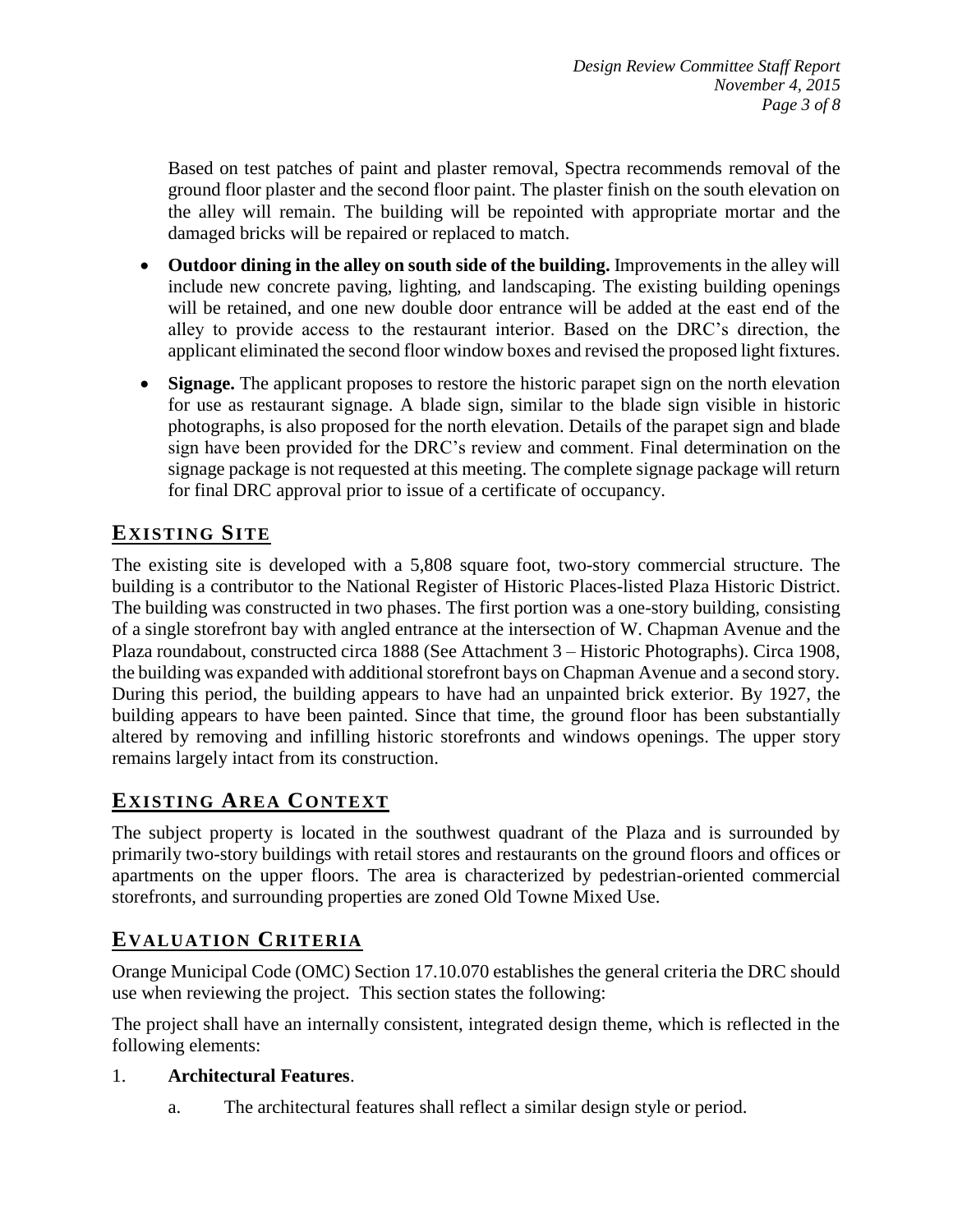b. Creative building elements and identifying features should be used to create a high quality project with visual interest and an architectural style.

#### 2. **Landscape**.

- a. The type, size and location of landscape materials shall support the project's overall design concept.
- b. Landscaping shall not obstruct visibility of required addressing, nor shall it obstruct the vision of motorists or pedestrians in proximity to the site.
- c. Landscape areas shall be provided in and around parking lots to break up the appearance of large expanses of hardscape.
- 3. **Signage**. All signage shall be compatible with the building(s) design, scale, colors, materials and lighting.
- 4. **Secondary Functional and Accessory Features**. Trash receptacles, storage and loading areas, transformers and mechanical equipment shall be screened in a manner, which is architecturally compatible with the principal building(s).

# **ANALY SIS/STATEMENT OF THE ISSUES**

#### Issue 1: Ground Floor Restoration

The proposed project will restore storefront bays on the north elevation, the angled entrance at the northeast corner, and smaller window and door openings on the east elevation at the ground floor. Based on DRC comments from the preliminary review on June 17, 2015, the applicant engaged a structural engineer specializing in historic buildings and a historic preservation contractor to do additional exploratory testing of the existing historic materials. Spectra Company uncovered four round cast iron storefront columns at the northeast corner, dating to the original 1888 building. The column capitals are missing. As recommended by the DRC, the proposed structural attachments retain the historic cast iron columns to the greatest extent feasible, while recreating the column capitals based on historic photographs.

Spectra Company also uncovered historic wood transom casing and mullions above the existing ground floor openings on the north elevation. The operable windows on the north elevation are designed to retain and function with this historic transom casing. To reflect the building's construction history, the proposed pattern and dimensions of the storefront glazing changes from the original 1888 portion of the building to the later 1908 portion. The storefront bulkhead follows a similar pattern based on historic photographs. In one location adjacent to the lobby entrance on the north elevation, a new storefront column will be added to accommodate the new double door opening with the existing transom casing. This column will incorporate a simplified version of the historic cast iron columns with a base, shaft and capital design and will have a smooth plaster finish to differentiate it from the historic columns.

#### Issue 2: Paint and Plaster Removal

The applicant proposes to remove the paint and plaster coatings on the building and uncover the historic unpainted brick. The building was constructed with an unpainted brick exterior and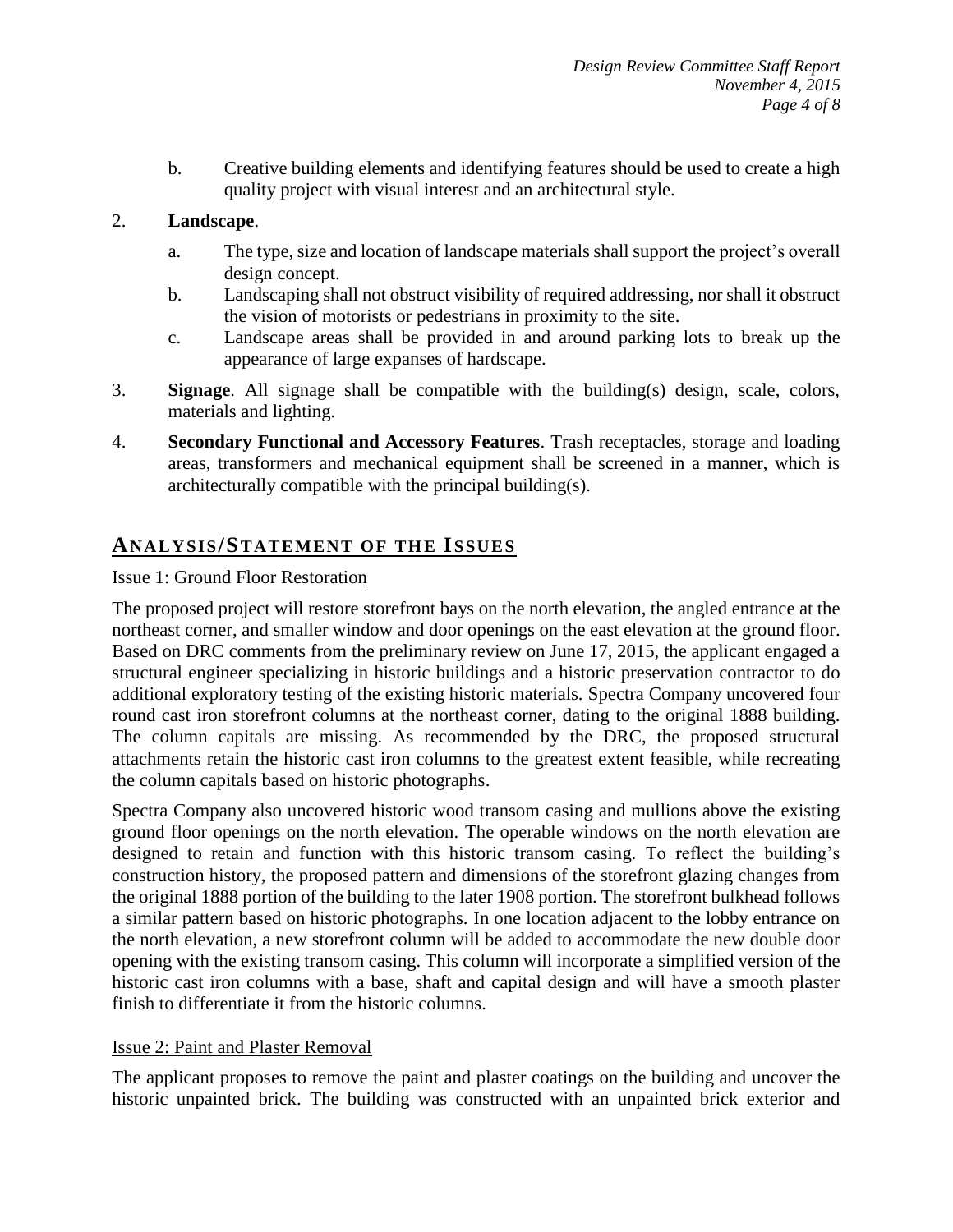appears to have been painted around the mid-1920s, after the building was expanded along Chapman Avenue and with a second story. Plaster was applied to the ground floor exterior when the storefront openings were changed, after 1950. Based on Spectra Company's evaluation of the brick condition, the plaster and paint coatings may be removed. The brick and mortar were found to be in average condition with the majority of the glaze intact in the areas of observation. The brick appears to be consistent in age, color, and size between the ground and second floor. After removal of the plaster and paint, areas of deteriorated bisque and glaze will be repaired. Where necessary, a water-repellant coating will be applied. The coating will be subject to staff review, including test patches on the building, prior to application. Should the plan for plaster and paint removal change substantially during construction due to unforeseen conditions, alternatives will return to the DRC for review and approval.

## **ADVISORY BOARD RECOMMENDATION**

None.

### **STAFF RECOMMENDATION AND REQUIRED FINDINGS**

The courts define a "Finding" as a conclusion which describes the method of analysis decision makers utilize to make the final decision. A decision making body "makes a Finding," or draws a conclusion, through identifying evidence in the record (i.e., testimony, reports, environmental documents, etc.) and should not contain unsupported statements. The statements which support the Findings bridge the gap between the raw data and the ultimate decision, thereby showing the rational decision making process that took place. The "Findings" are, in essence, the ultimate conclusions which must be reached in order to approve (or recommend approval of) a project. The same holds true if denying a project; the decision making body must detail why it cannot make the Findings.

The Findings are applied as appropriate to each project. Based on the following Findings and statements in support of such Findings, staff recommends the DRC approve the project with recommended conditions.

*1. In the Old Towne Historic District, the proposed work conforms to the prescriptive standards and design criteria referenced and/or recommended by the DRC or other reviewing body for the project (OMC 17.10.070.F.1).*

The proposed project conforms with the Old Towne Design Standards for the Plaza Historic District. The project retains the existing historic materials and restores missing features using documentary and physical evidence from the building. The proposed restoration revives the historic building, incorporating uncovered historic materials to the greatest extent feasible. Where new materials are required, they will match the historic materials. The proposed color scheme and materials for the exterior of the building are in keeping with the colors customarily used in the Plaza Historic District and are complementary to the architectural style of the building.

*2. In any National Register Historic District, the proposed work complies with the Secretary of the Interior's standards and guidelines (OMC 17.10.07.F.2).*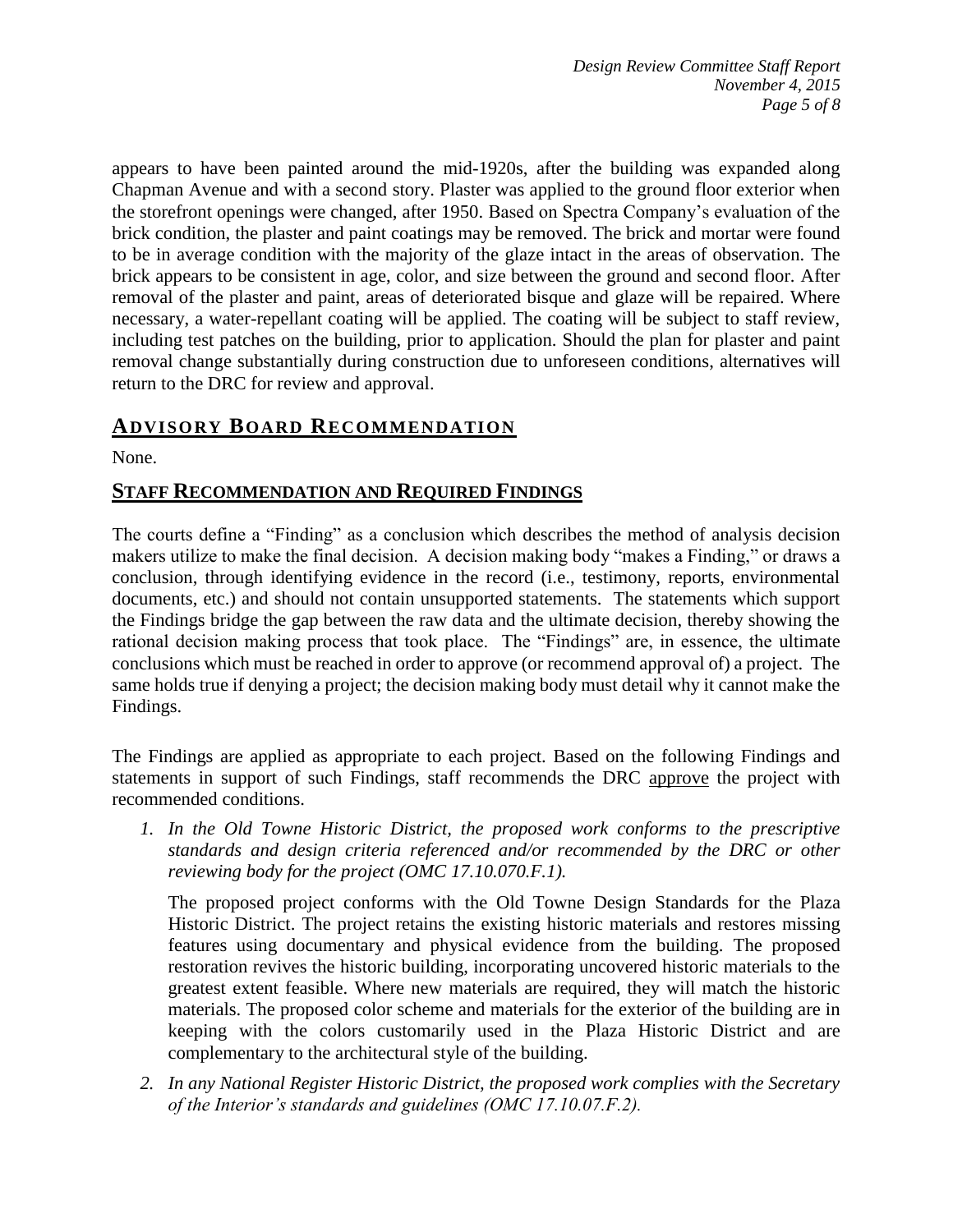Projects found to be in conformance with the Old Towne Design Standards are generally considered to be in conformance with the *Secretary's Standards*. In conformance with Standard 1, the new restaurant use is being inserted into a historic building with restoration of character-defining features. In conformance with Standard 5, the distinctive character of the historic building will be retained, and alterations to the building will not remove or negatively alter any historic materials or features of the building. In conformance with Standard 7, the approach to removing plaster and paint coatings on the building will use the gentlest means possible. The proposed project is in conformance with the *Secretary's Standards*.

*3. The project design upholds community aesthetics through the use of an internally consistent, integrated design theme and is consistent with all adopted specific plans, applicable design standards, and their required findings (OMC 17.10.07.F.3).*

The proposed work conforms to the prescriptive standards and design criteria set forth in the Old Towne Design Standards and *Secretary's Standards*, as described above.

*4. For infill residential development, as specified in the City of Orange Infill Residential Design Guidelines, the new structure(s) or addition are compatible with the scale, massing, orientation, and articulation of the surrounding development and will preserve or enhance existing neighborhood character (OMC 17.10.07.F.4).*

The *City of Orange Infill Residential Design Guidelines* do not apply to commercial projects; this finding does not apply.

## **CONDITIONS**

The approval of this project is subject to the following conditions:

- 1. This project is approved as a precise plan. All work shall conform in substance and be maintained in general conformance with plans and exhibits labeled as Attachments 2 and 3, including modifications required by the conditions of approval, and as recommended for approval by the Design Review Committee. Any changes from the approved plans shall be subject to subsequent review and approval by the Design Review Committee.
- 2. The applicant agrees to indemnify, hold harmless, and defend the City, its officers, agents and employees from any and all liability or claims that may be brought against the City arising out of its approval of this permit, save and except that caused by the City's active negligence.
- 3. The signage shall return to the DRC for final review and approval prior to issuance of a certificate of occupancy.
- 4. The location of all utilities is subject to review and final approval by the City's Public Works Department and Community Development Department, prior to issuance of a building permit.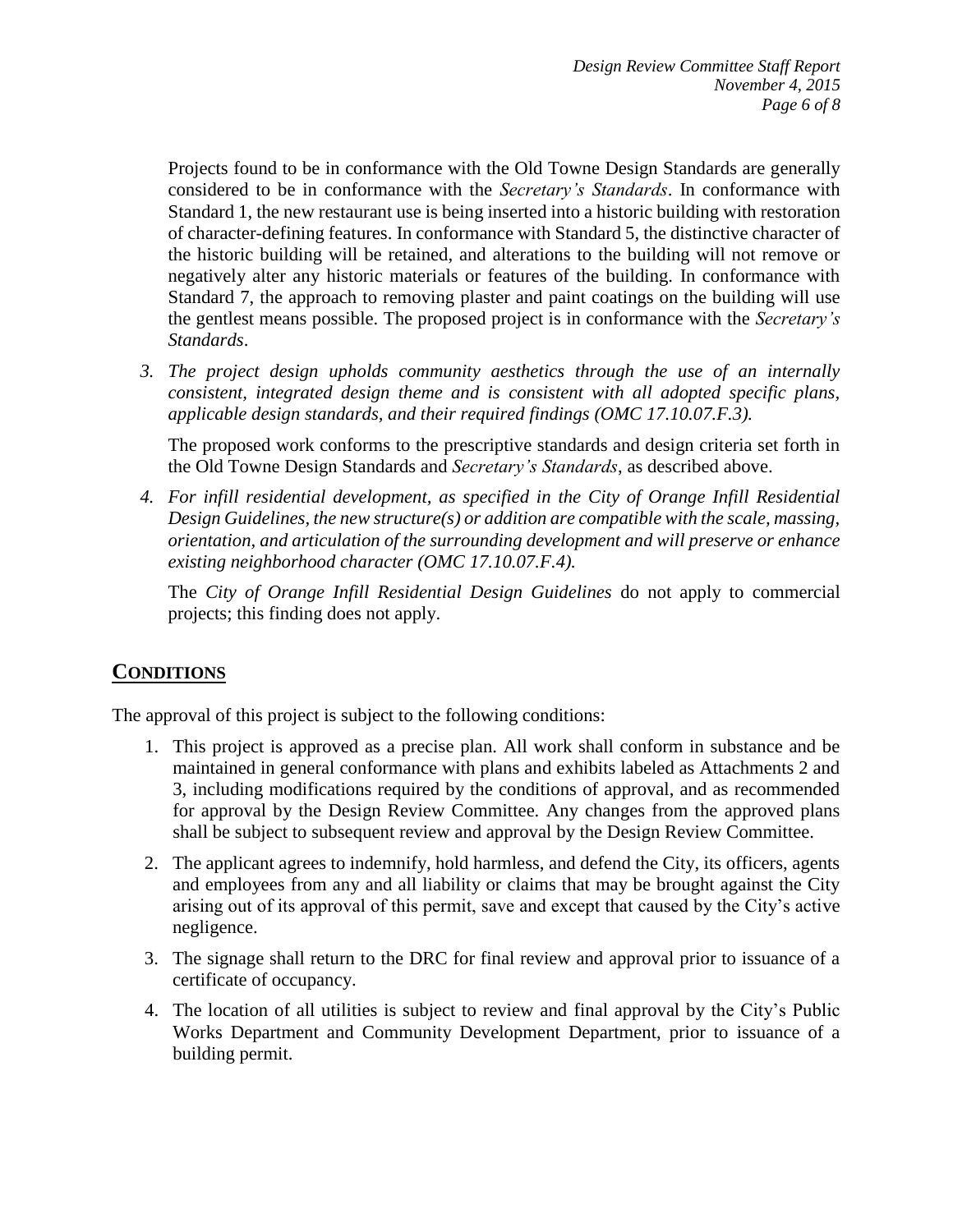- 5. Outdoor dining in the public right of way is subject to issuance of an Outdoor Dining Permit by the Community Development Director under the Outdoor Dining Ordinance (OMC Chapter 12.18).
- 6. Prior to issuance of a building permit, the applicant shall submit a construction timeline, including a timeline of all work in the public right of way, for review by the City's Public Works Department and Community Development Department.
- 7. Encroachment permits shall be obtained for all work in the public right of way.
- 8. A grading plan for the alley shall be submitted for review and approval by the Public Works Department.
- 9. Prior to the issuance of a building permit, the applicant shall submit a water improvement plan to the Water Division for proposed water mains, fire hydrants, domestic water services, fire suppression services, landscape services, and/or any other proposed improvements or relocations affecting the public water system appurtenances for review and approval. The improvement plan is required to be submitted directly to the Water Division located at 189 S. Water Street for review and approval. The applicant shall be responsible for the costs associated with the proposed improvements.
- 10. Construction permits shall be obtained for all future construction work, as required by the City of Orange, Community Development Department's Building Division. Failure to obtain the required building permits will be cause for revocation of this permit.
- 11. If not utilized, project approval expires twenty-four months from the approval date. Extensions of time may be granted in accordance with OMC Section 17.08.060. The Planning entitlements expire unless Building Permits are pulled within 2 years of the original approval.

#### **ATTACHMENTS**

- 1. Vicinity Map
- 2. Site Photographs
- 3. Historic Photographs
- 4. DPR Forms 523 for 100 W. Chapman Avenue
- 5. DRC Meeting Minutes from June 17, 2015
- 6. Spectra Company Report on Brick Restoration
- 7. Color and Materials (to be provided at DRC meeting)
- 8. Light Fixture Specifications
- 9. Plans (date stamped October 26, 2015)
- cc: Urth Old Towne Development, LLC Attn: Walter Jones 451 S. Hewitt Street Los Angeles, CA 90013